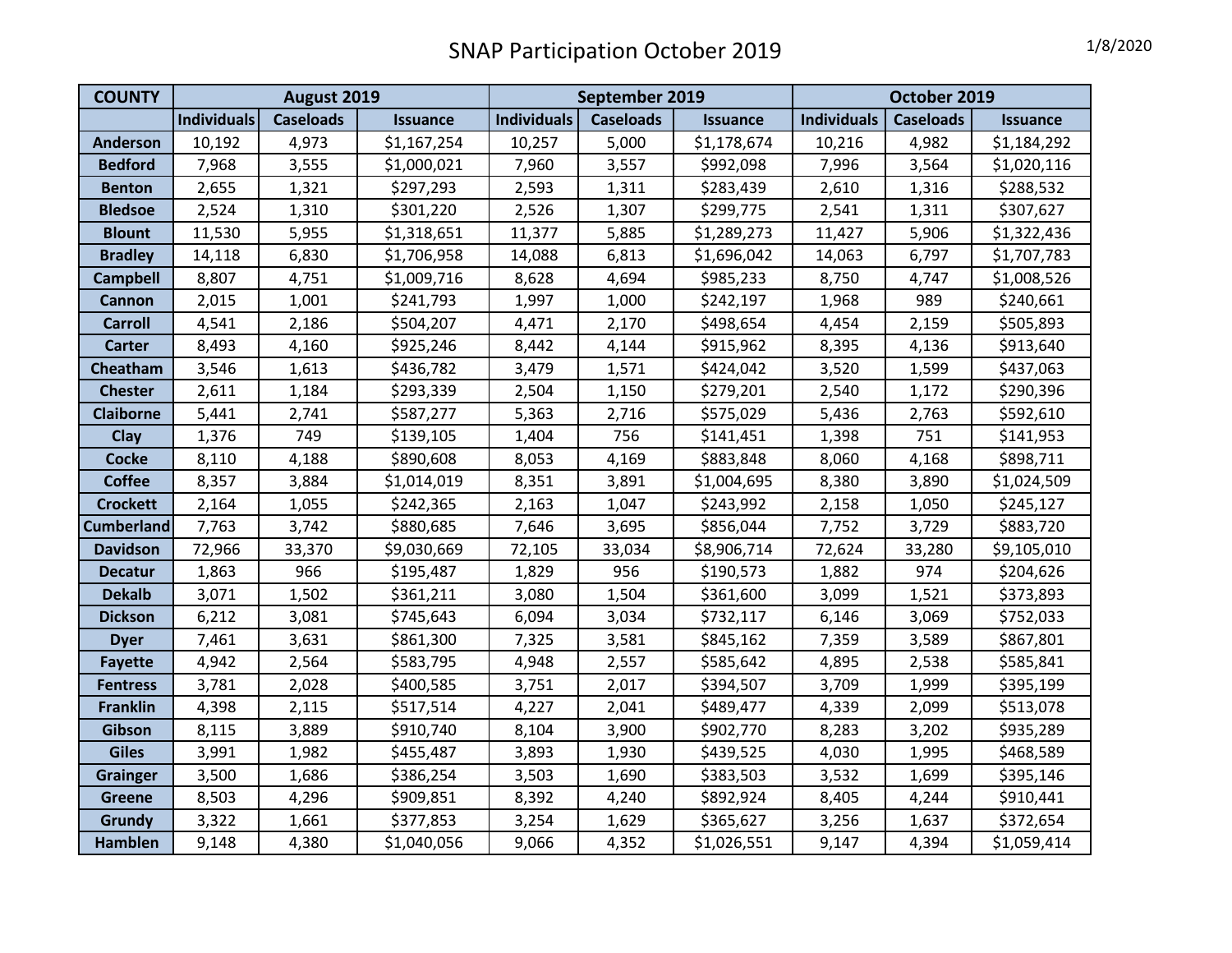|                  | August 2019 |                  |                 | September 2019     |                  |                 | October 2019       |                  |                 |
|------------------|-------------|------------------|-----------------|--------------------|------------------|-----------------|--------------------|------------------|-----------------|
| <b>COUNTY</b>    | Individuals | <b>Caseloads</b> | <b>Issuance</b> | <b>Individuals</b> | <b>Caseloads</b> | <b>Issuance</b> | <b>Individuals</b> | <b>Caseloads</b> | <b>Issuance</b> |
| <b>Hamilton</b>  | 43,135      | 21,423           | \$5,378,760     | 42,897             | 21,301           | \$5,312,800     | 43,114             | 21,372           | \$5,396,787     |
| <b>Hancock</b>   | 2,268       | 1,214            | \$255,011       | 2,222              | 1,199            | \$251,741       | 2,222              | 1,193            | \$225,629       |
| Hardeman         | 4,363       | 2,233            | \$499,669       | 4,283              | 2,206            | \$482,260       | 4,357              | 2,246            | \$500,557       |
| <b>Hardin</b>    | 4,721       | 2,431            | \$524,024       | 4,632              | 2,396            | \$509,802       | 4,682              | 2,410            | \$522,534       |
| <b>Hawkins</b>   | 9,225       | 4,456            | \$1,017,588     | 8,990              | 4,362            | \$982,783       | 9,102              | 4,415            | \$1,021,883     |
| Haywood          | 3,935       | 2,056            | \$437,403       | 3,905              | 2,046            | \$430,561       | 3,924              | 2,062            | \$436,104       |
| <b>Henderson</b> | 4,720       | 2,335            | \$515,617       | 4,670              | 2,289            | \$509,112       | 4,702              | 2,301            | \$526,069       |
| <b>Henry</b>     | 5,395       | 2,653            | \$618,815       | 5,317              | 2,623            | \$598,798       | 5,358              | 2,632            | \$619,407       |
| <b>Hickman</b>   | 3,582       | 1,704            | \$413,096       | 3,557              | 1,701            | \$405,220       | 3,595              | 1,709            | \$415,679       |
| <b>Houston</b>   | 1,301       | 596              | \$147,047       | 1,291              | 584              | \$143,724       | 1,291              | 595              | \$150,326       |
| <b>Humphreys</b> | 2,348       | 1,125            | \$270,346       | 2,381              | 1,129            | \$274,023       | 2,451              | 1,157            | \$307,494       |
| <b>Jackson</b>   | 2,032       | 1,063            | \$229,779       | 2,002              | 1,044            | \$225,387       | 2,004              | 1,054            | \$231,943       |
| <b>Jefferson</b> | 6,508       | 3,155            | \$720,696       | 6,368              | 3,107            | \$693,854       | 6,489              | 3,123            | \$716,954       |
| Johnson          | 3,069       | 1,653            | \$328,719       | 2,981              | 1,622            | \$314,300       | 3,006              | 1,617            | \$322,532       |
| <b>Knox</b>      | 45,926      | 23,221           | \$5,463,345     | 45,642             | 23,052           | \$5,405,313     | 45,902             | 23,184           | \$5,513,836     |
| Lake             | 1,873       | 1,038            | \$223,021       | 1,858              | 1,031            | \$220,136       | 1,835              | 1,016            | \$217,434       |
| Lauderdale       | 5,867       | 2,983            | \$707,724       | 5,689              | 2,911            | \$682,253       | 5,801              | 2,957            | \$701,058       |
| <b>Lawrence</b>  | 5,943       | 2,814            | \$655,836       | 5,869              | 2,796            | \$648,553       | 5,905              | 2,829            | \$665,163       |
| Lewis            | 1,800       | 912              | \$197,365       | 1,810              | 913              | \$199,570       | 1,858              | 934              | \$209,568       |
| Lincoln          | 4,824       | 2,211            | \$550,578       | 4,811              | 2,214            | \$542,861       | 4,854              | 2,235            | \$558,541       |
| Loudon           | 4,278       | 2,061            | \$488,250       | 4,277              | 2,055            | \$480,483       | 4,251              | 2,017            | \$488,736       |
| <b>Macon</b>     | 4,538       | 2,114            | \$546,137       | 4,439              | 2,089            | \$528,006       | 4,471              | 2,093            | \$542,805       |
| <b>Madison</b>   | 15,710      | 7,548            | \$1,856,606     | 15,638             | 7,547            | \$1,844,629     | 15,788             | 7,622            | \$1,896,984     |
| <b>Marion</b>    | 4,705       | 2,309            | \$569,975       | 4,662              | 2,290            | \$563,909       | 4,685              | 2,289            | \$574,730       |
| <b>Marshall</b>  | 3,726       | 1,719            | \$425,746       | 3,705              | 1,710            | \$423,238       | 3,769              | 1,743            | \$440,512       |
| <b>Maury</b>     | 9,241       | 4,362            | \$1,090,529     | 9,189              | 4,354            | \$1,089,800     | 9,534              | 4,514            | \$1,153,374     |
| <b>Meigs</b>     | 2,050       | 1,037            | \$243,762       | 2,039              | 1,038            | \$245,608       | 2,007              | 1,030            | \$242,415       |
| <b>Monroe</b>    | 6,672       | 3,269            | \$735,008       | 6,618              | 3,252            | \$728,604       | 6,644              | 3,262            | \$738,029       |
| Montgomery       | 22,526      | 9,872            | \$2,773,160     | 22,543             | 9,848            | \$2,763,083     | 22,684             | 9,910            | \$2,867,725     |
| <b>Moore</b>     | 492         | 227              | \$55,319        | 487                | 228              | \$55,203        | 489                | 227              | \$55,725        |
| <b>Morgan</b>    | 3,218       | 1,616            | \$355,803       | 3,239              | 1,630            | \$358,008       | 3,297              | 1,638            | \$366,819       |
| <b>McMinn</b>    | 8,031       | 3,809            | \$941,829       | 7,859              | 3,770            | \$922,741       | 7,942              | 3,802            | \$942,758       |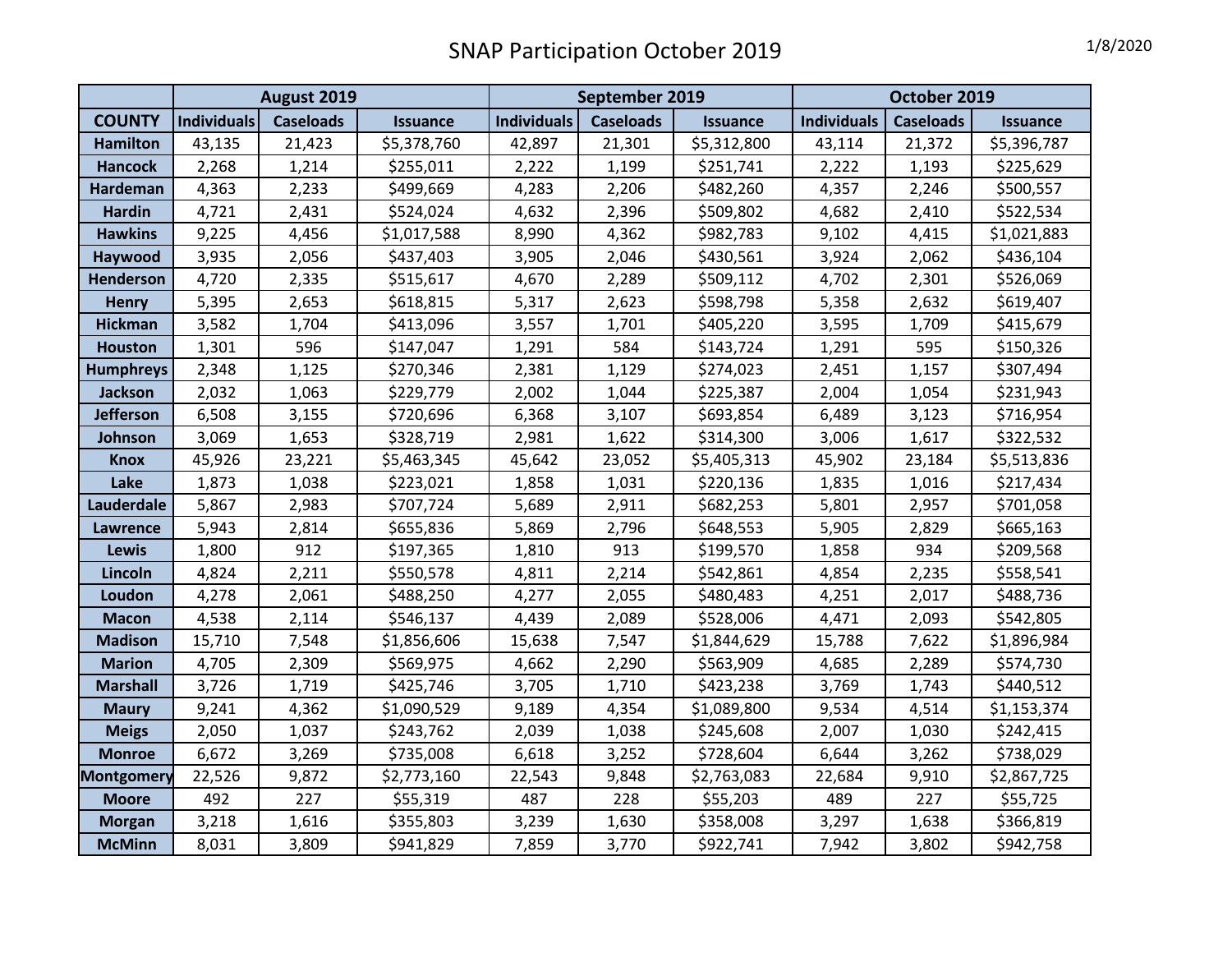| <b>COUNTY</b>     | August 2019 |                  |                 | September 2019     |                  |                 | October 2019       |                  |                 |
|-------------------|-------------|------------------|-----------------|--------------------|------------------|-----------------|--------------------|------------------|-----------------|
|                   | Individuals | <b>Caseloads</b> | <b>Issuance</b> | <b>Individuals</b> | <b>Caseloads</b> | <b>Issuance</b> | <b>Individuals</b> | <b>Caseloads</b> | <b>Issuance</b> |
| <b>McNairy</b>    | 4,436       | 2,387            | \$488,212       | 4,414              | 2,368            | \$484,661       | 4,465              | 2,390            | \$510,814       |
| <b>Obion</b>      | 5,122       | 2,527            | \$585,734       | 5,043              | 2,487            | \$574,030       | 5,142              | 2,532            | \$594,530       |
| <b>Overton</b>    | 2,956       | 1,540            | \$313,045       | 3,032              | 1,563            | \$322,597       | 3,005              | 1,555            | \$321,437       |
| <b>Perry</b>      | 1,305       | 625              | \$145,491       | 1,276              | 612              | \$142,143       | 1,325              | 627              | \$151,677       |
| <b>Pickett</b>    | 772         | 413              | \$80,062        | 760                | 401              | \$77,180        | 770                | 404              | \$78,024        |
| <b>Polk</b>       | 2,364       | 1,161            | \$262,482       | 2,402              | 1,181            | \$264,148       | 2,377              | 1,159            | \$269,087       |
| Putnam            | 9,689       | 4,820            | \$1,144,971     | 9,693              | 4,830            | \$1,127,193     | 9,760              | 4,862            | \$1,158,621     |
| Rhea              | 5,855       | 2,849            | \$696,102       | 5,784              | 2,812            | \$678,605       | 5,800              | 2,836            | \$695,719       |
| Roane             | 6,973       | 3,387            | \$796,197       | 6,902              | 3,342            | \$789,972       | 6,957              | 3,364            | \$808,943       |
| Robertson         | 7,318       | 3,381            | \$909,065       | 7,211              | 3,327            | \$888,413       | 7,199              | 3,309            | \$893,830       |
| <b>Rutherford</b> | 24,605      | 10,660           | \$3,046,404     | 24,432             | 10,558           | \$2,995,191     | 24,833             | 10,728           | \$3,108,569     |
| <b>Scott</b>      | 5,978       | 3,070            | \$661,671       | 5,931              | 3,064            | \$659,766       | 5,909              | 3,056            | \$668,331       |
| Sequatchie        | 2,812       | 1,373            | \$333,639       | 2,794              | 1,351            | \$328,891       | 2,815              | 1,360            | \$333,515       |
| <b>Sevier</b>     | 8,929       | 4,197            | \$970,159       | 8,653              | 4,100            | \$931,320       | 8,802              | 4,133            | \$966,423       |
| <b>Shelby</b>     | 191,734     | 87,859           | \$25,164,861    | 190,958            | 87,459           | \$24,657,022    | 192,066            | 87,992           | \$25,560,069    |
| <b>Smith</b>      | 2,440       | 1,178            | \$286,768       | 2,347              | 1,158            | \$276,158       | 2,353              | 1,158            | \$279,269       |
| <b>Stewart</b>    | 1,630       | 741              | \$174,798       | 1,624              | 735              | \$174,705       | 1,618              | 736              | \$178,093       |
| <b>Sullivan</b>   | 21,038      | 10,429           | \$2,379,050     | 20,936             | 10,366           | \$2,357,415     | 20,885             | 10,369           | \$2,392,350     |
| <b>Sumner</b>     | 14,220      | 6,408            | \$1,732,781     | 13,953             | 6,334            | \$1,693,488     | 14,164             | 6,420            | \$1,728,427     |
| <b>Tipton</b>     | 8,682       | 4,052            | \$1,034,606     | 8,611              | 4,001            | \$1,023,714     | 8,610              | 3,998            | \$1,043,667     |
| <b>Trousdale</b>  | 1,270       | 618              | \$155,421       | 1,281              | 628              | \$157,801       | 1,250              | 615              | \$154,758       |
| <b>Unicoi</b>     | 2,612       | 1,366            | \$279,981       | 2,587              | 1,356            | \$271,725       | 2,641              | 1,371            | \$279,292       |
| <b>Union</b>      | 3,699       | 1,700            | \$410,585       | 3,605              | 1,684            | \$397,886       | 3,626              | 1,685            | \$404,723       |
| <b>Van Buren</b>  | 884         | 424              | \$94,804        | 875                | 422              | \$92,336        | 893                | 426              | \$97,864        |
| <b>Warren</b>     | 6,958       | 3,359            | \$816,631       | 6,988              | 3,361            | \$826,678       | 6,959              | 3,374            | \$828,212       |
| Washington        | 14,201      | 7,397            | \$1,650,372     | 14,108             | 7,321            | \$1,627,217     | 14,019             | 7,300            | \$1,641,420     |
| Wayne             | 2,083       | 1,058            | \$219,901       | 2,031              | 1,044            | \$215,920       | 2,025              | 1,029            | \$218,517       |
| <b>Weakley</b>    | 4,770       | 2,421            | \$538,968       | 4,679              | 2,382            | \$519,920       | 4,743              | 2,391            | \$535,267       |
| White             | 4,201       | 2,018            | \$473,443       | 4,209              | 2,024            | \$469,227       | 4,241              | 2,039            | \$477,820       |
| <b>Williamson</b> | 3,976       | 1,823            | \$472,492       | 3,942              | 1,819            | \$463,906       | 3,965              | 1,821            | \$474,921       |
| Wilson            | 9,155       | 4,326            | \$1,149,833     | 9,052              | 4,335            | \$1,134,202     | 9,121              | 4,344            | \$1,162,643     |
| <b>Total</b>      | 884,173     | 423,135          | \$106,438,076   | 876,856            | 420,103          | \$104,766,134   | 882,721            | 421,840          | \$107,539,551   |